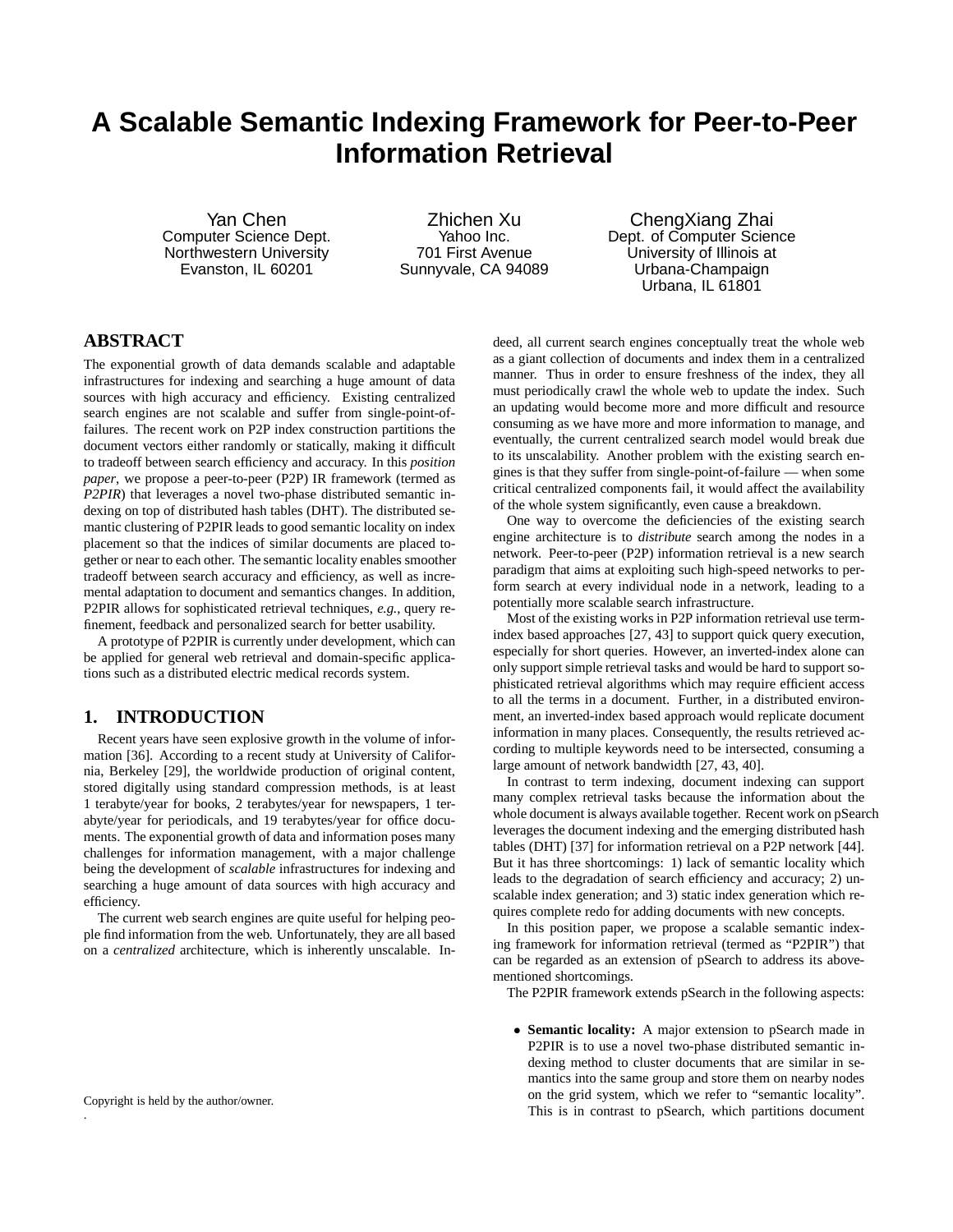vectors randomly. As a result, a query can be answered by searching on a small number of nodes, improving both query accuracy and efficiency.

- **Flexible tradeoff between search accuracy and efficiency:** The two-phase distributed indexing also enables us to tune the semantic clusters with various sizes, document density, and deployment density on the DHT, *i.e.*, a smooth tradeoff between search accuracy versus search efficiency and system overhead, which is necessary for managing huge amount of information.
- **Support of sophisticated retrieval methods:** Due to the possibility of local scoring of a working set of documents, P2PIR allows for sophisticated retrieval techniques, such as feedback and personalized search, to be computed efficiently, thus achieves high retrieval accuracy.
- **Adaptation to document dynamics:** The two-phase indexing enables P2PIR to incorporate new documents/concepts incrementally and efficiently without sacrificing search performance.

In the rest of the paper, we first describe the P2PIR architecture in Section 2. We then discuss each component of the architecture in Section 3 to Section 6. We survey the related work in Section 7, discuss our current status of prototype development in Section 8, and conclude in Section 9.

## **2. ARCHITECTURE**

Figure 1 illustrates the architecture of P2PIR. P2PIR resides on a distributed hash table (DHT) based network. Applications such as medical record federation and document search can be built on top of it, as illustrated on the left part of the figure. The right part of the picture shows that P2PIR has two major parts: document indexing (shown on top) and querying (shown on bottom). (1) The document indexing part is responsible for converting all the source documents to some efficient data structures so that a query can be matched with all the documents quickly. A common practice in information retrieval is to extract features (e.g., words) that can represent the content of a document. P2PIR provides an open architecture, where different feature extraction algorithms, and similarity comparison algorithms can be plugged in. No matter what feature algorithm to use, the extracted features typically form a vector in a high dimensional space. A major challenge in indexing is how to store these vectors so that later they can be looked up quickly when we execute a query. (2) The querying part is to match a query against all the feature vectors of documents and score the documents. Again, P2PIR provides an open slot for plugging in any query refinement components that can take advantage of user feedback and improve retrieval accuracy. We now discuss these two major parts in detail.

Next, we will first introduce DHT, and then sketch the two-stage document indexing and query processing.

#### **2.1 Distributed Hash Tables (DHT)**

The term "DHT" is a catch-all for a set of schemes sharing certain design goals ( [37, 42, 47, 15], *etc.*). As the name implies, a DHT provides a hash table abstraction over multiple distributed nodes, such as all the distributed nodes that form the P2PIR system. Each node can store indices (pointing to the documents), and each index is identified by a unique key, called *index locator*. The DHT systems provide two basic interfaces:

**Insertion (put):** The interface for insertion, put(key,object), causes the DHT to route the given object to the node with a node identifier closest to the key.

**Retrieval (get):** The interface for retrieval, object=get(key), causes the DHT to obtain the object from the node with a node identifier closest to the key.

The objects and keys in the P2PIR system are further discussed in Section 2.2.

DHTs provide strong theoretical bounds on both the number of hops required to route a key request to the correct destination, and the number of maintenance messages required to manage the arrival or departure of a node from the network. Such properties help provide scalability for routing, indexing and location of the P2PIR system. In addition, DHT provides some very nice properties for distributed systems, such as fault-tolerance, robustness [37, 42, 47, 15], and DoS attack resilience [8]. By contrast, early work on P2P routing used "unstructured", heuristic schemes like those of Gnutella and KaZaA, which provides no such guarantees: they can have high routing costs, or even fail to locate a key that is indeed available somewhere in the network.

In addition to having attractive formal properties, DHTs are becoming increasingly practical for serious use. They have received intense engineering scrutiny recently, with significant effort expended to make the theoretical designs practical and robust.

#### **2.2 Two-stage Document Indexing**

P2PIR indexes documents in the following two steps. In the first step, the entire document corpus is clustered into clusters with appropriate sizes and density. (This can be accomplished using either top-down or bottom-up methods.) The clusters can be disjoint or overlapping. In Section 4.1, we describe how clustering can be accomplished in a distributed and incremental fashion using concept indexing [23]. Each cluster correspond to a *concept*. There is a unique *concept vector* produced for each document.

In the second step, all the clusters are mapped on to the same distributed hash table (DHT) based network, in a way that semantically similar documents are placed close to each other on the network. As discussed before, we will use DHT (put) and (get) operations for index insertion and retrieval. In the P2PIR system, the object is the index (location) of each document, and the key should uniquely identify the document, *i.e.*, ideally the concept vector of the document. But the dimension of concept vector usually is much larger than that of the DHT, *i.e.*, we cannot fit a concept vector into a key of the DHT.

To solve the dimension mismatch problem, instead of randomly dividing these concepts into chunks (like pSearch [44]), we group them based on the aforementioned clusters so that related concepts will have a large probability to fall in the same group. For example, the concepts "manufacturer", "insurance", "car reviews" may fall in the same group as "automobile"; but they will fall into different group from that of the "computer network" which may contain concepts such as "security", "protocol", and "application". We limit the size of each group to be no larger than the size of the DHT dimensions.

Then we project the concept vector onto the subspace defined by each concept group. We call the resulting vector *index locators* which is used as DHT keys when we assign the concepts of that group to each dimension of the DHT. Take the index locator of automobile concept group for example, "automobile" may be assigned to dimension one, and "manufacturer" and "insurance" may be assigned to dimension two and three, respectively. Documents that are similar in contents are placed close to each other on the DHT because they have similar index locators.

One document can have multiple index locators because it may involve multiple groups of concepts, and we will insert an index for each of these groups. Figure 2 illustrates the basic idea of mapping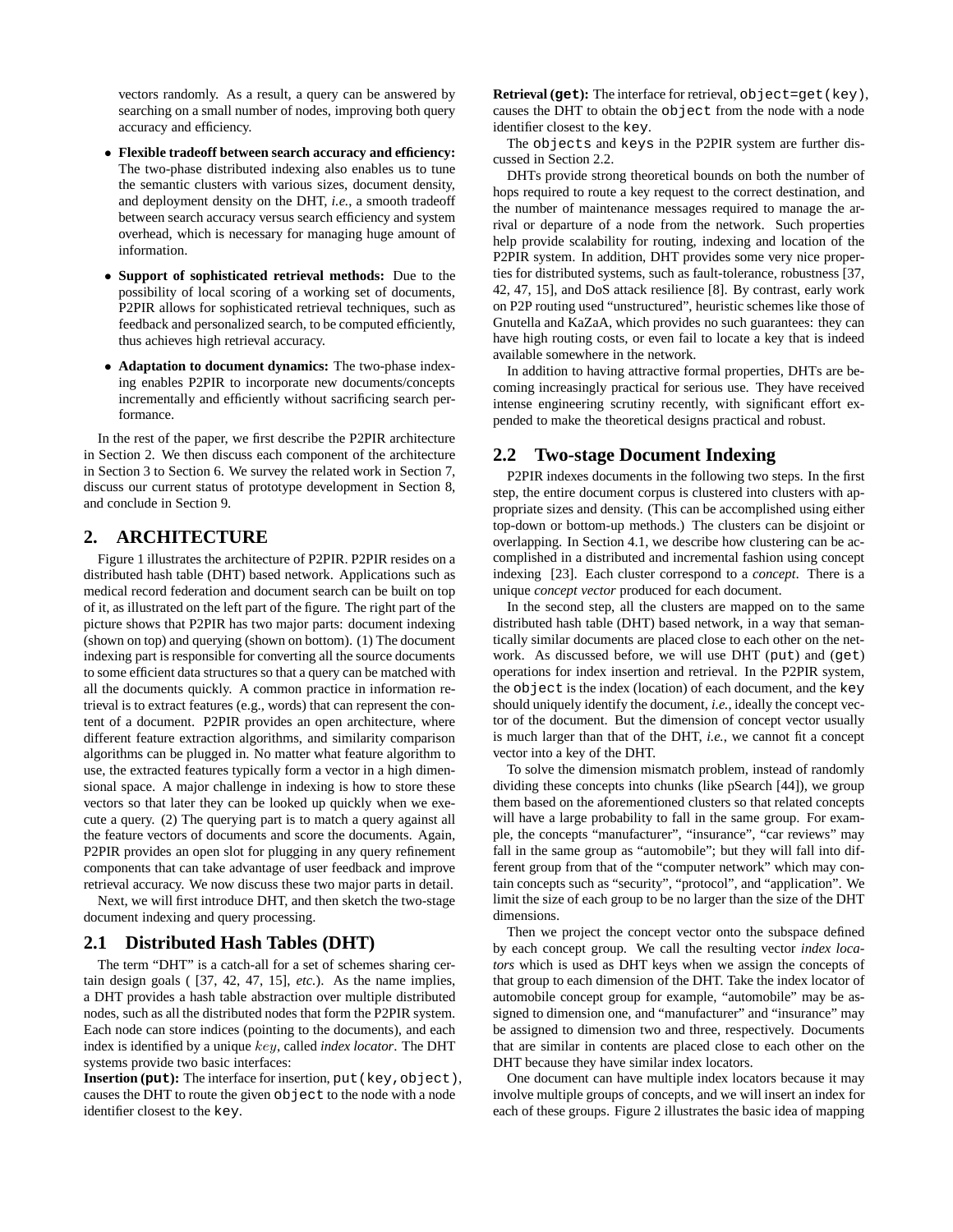





**Figure 2: Document clustering and placement.**

multiple clusters onto the same DHT overlay and document placement based on content similarity. In the figure, document clusters "animals" and "cars" are mapped onto the same DHT. There are some concepts overlap in the "Animals" and "cars" clusters, such as "Jaguar".

## **2.3 Querying**

When querying, a user can contact any node on the DHT overlay. This node is responsible for projecting the query vector onto the concepts of each cluster, to produce a number of index locators. Because a query vector typically only involves limited number of clusters, we can expect to only have a few index locators, and in many case just one cluster. Each of the (index locator, query vector) pair is then routed in the DHT (in parallel) using the index locator as DHT key. Upon reaching the destination, the query vector and original document vectors are used to perform relevance ranking, and this local retrieval process can expand to neighboring DHT nodes until enough relevant results have been identified. Figure 3 illustrated the query process.

Note that the projection of the original query vector into index locators identifies the clusters that potentially have the matching documents. Then the routing and local search process identify the matching results of the query in each of the clusters.

For example, in Figure 3, the query terms "Jaguar+speed" are mapped to two concept groups (animal name, velocity) and (car name, velocity). Projection onto these concept groups produces two index locators. This projection phase, in effect, identifies the two clusters "cars" and "animals" that potentially have matching documents. The index locators are used for searching inside the two corresponding document clusters in parallel, respectively.



**Figure 3: Query processing.**

In summary, the novel two-step distributed indexing framework provides P2PIR with the following properties.

- 1. **Index placement with good semantic locality.** Such locality can significantly improve the retrieval accuracy and efficiency. For example, it allows us to match two related but distinct terms.
- 2. **Tunable framework and flexibility** The document corpus can be divided into clusters which different sizes and density. Furthermore, the space on the DHT to store a cluster can be shrunk or enlarged depending on the density of the cluster. These features provide P2PIR a smoothly tradeoff between the retrieval accuracy and efficiency (including storage overhead).
- 3. **Incremental adaptation to document/concept dynamics** The two-step procedure also allows us to change the dimensionality of the concept vectors without modifying that of the index locators. The latter is determined by the DHT, which tends to be more static. This property is important for efficiently adding and removing documents incrementally.

In the most degenerated case, we can use a one-dimensional DHT, and map each term (or concept) to a different point on the DHT, which is exactly how a typical search engine does the inverted index. Alternatively, we can select similarity-preserving hash functions (SPH), such as space-filling curves [1], the random permutation function by Broder et al. [2], *etc.*, to eliminate the dependence the geometry of the underlying logical abstraction of the DHT.

Note that the P2PIR architecture only makes the following two assumptions about the underlying retrieval models, and can potentially support many different retrieval models. (1) Documents can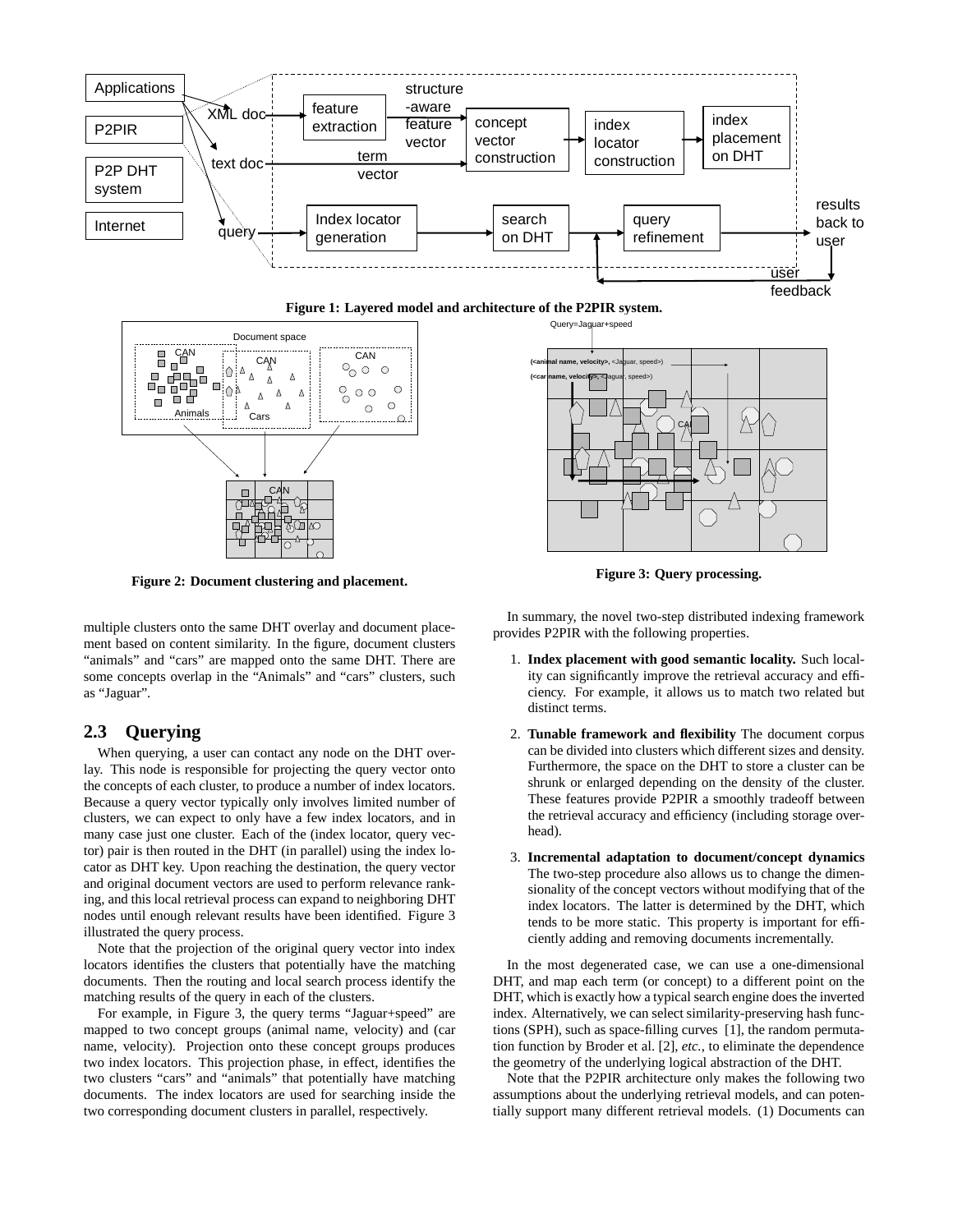be represented as vectors. (2) Euclidean distances are reasonably accurate in capturing document topic similarity. Both are quite reasonable. Most existing retrieval formulas are based on a vector representation of documents. This is not only true for the traditional vector space model, but also true for probabilistic models where a document is often represented as a word distribution, which can also be stored as a weight vector. While many known effective retrieval formulas are based on non-Euclidean distances, with appropriate weighting and normalization, Euclidean distances can be reasonably accurate. Since the Euclidean distances are only used to prune non-promising documents, its accuracy only indirectly affect the final retrieval results.

Next, we will describe each component of the P2PIR system in more details.

# **3. FEATURE EXTRACTION**

The feature extraction module is responsible for generating a set of features and their values from a document. These feature values form a feature vector that serves as a representation of the document for the purpose of matching a query with a document. In the simplest case, the features can be just words in the document and feature values can be the frequency counts of words in the document. Such a simple representation (often called a "bag-of-word" representation) is often the basis of many current retrieval algorithms. More advanced approaches can enrich word-based representation by extracting multi-word phrases.

The features extracted normally serve *directly* as the indexing units for matching features extracted from a query with those extracted from documents. Since the number of features (e.g., words) is usually extremely large, direct indexing of such features makes it inefficient to match features in a distributed environment. One important advantage of the proposed P2PIR framework is precisely to further impose structures on the feature space so that we can manage the indices in a high dimensional space efficiently without sacrificing much accuracy. Specifically, P2PIR does not impose any constraints on the choice of features and the assignment of their values. Indeed, it is sufficiently general to support any kind of feature vector representation of documents, thus can support any retrieval algorithm as long as the algorithm is based on some kind of feature vector representation.

For example, it is possible to model an XML document more accurately by distinguishing features extracted from different parts and assign weights according to heuristics. The following are some useful heuristics: (i) In documents such as HTML or XML, terms that appear in titles and anchors usually carry more weights than those in other positions. (ii) In HTML documents, anchor texts usually describe the referred documents instead of the current document. (iii) The terms and phrases in section headers are usually more important than terms and phrases in lower-level headings and document body. (iv) Terms, phrases, and sentences that appear in the abstract, introduction, and conclusion, and the beginning/end of paragraphs usually carry more weights. Those appearing in related work and background sections of a paper could refer to the background that may not necessarily be the main focus of the work. (v) In HTML documents with frames, terms that appear in the different frames usually carry different weights. All these heuristics can be easily supported in the proposed P2PIR framework. Since heterogeneous documents can often be represented by XML documents, P2PIR has a great potential to support algorithms that deal with heterogeneous documents.

Web search algorithms may also exploit hyperlinks between documents to improve retrieval accuracy. A well-known algorithm is the PageRank algorithm which is used in the Google search engine [34]. Such algorithms can typically be implemented *separately* from the content-based scoring part, which is the focus of P2PIR. Thus we can easily add such scoring methods on top of P2PIR. Although the scalability of such scoring algorithms may itself be a very interesting research topic, it is outside the scope of this paper.

#### **4. DISTRIBUTED SEMANTIC INDEXING**

With the feature vector extracted, in this section, we discuss how to construct concept vectors and index-locators, and how to place indices on the DHT.

#### **4.1 Concept-vector construction**

While indexing documents directly with keywords has been a standard practice in information retrieval, it clearly has several limits: (1) Words with a similar meaning but different forms (e.g., *automobile* and *car*) will not match each other, which often decreases the recall. (2) A word with multiple meanings (e.g., *jaguar*) in the query may retrieve noisy documents, which decreases the precision. (3) Indexing with keywords involves an extremely high dimensional space, which is not desirable from the perspective of scaling up retrieval — in terms of both space and time. Thus one idea in P2PIR is to construct a concept space with a much lower dimension than the raw vocabulary, and map documents into this low-dimension space.

Latent Semantic Indexing (LSI) [14] applies singular value decomposition (SVD) of the whole  $\langle$  term document $\rangle$  matrix to extract the main components. Unfortunately, SVD is computationally expensive, and is clearly not scalable given that we have to work with an extremely large number of documents. Furthermore, when adding/removing documents, it becomes hard to incrementally update the SVD results. Recent probabilistic approaches improve upon the efficiency of LSI (e.g., [21]), but they are still too computationally expensive to scale.

We plan to use more efficient concept indexing approach for constructing the concept space [23]. The basic idea is to group documents into k clusters, and the centroid of each cluster corresponds to a concept. Then we use the concepts to index the documents as follows. Given a document  $d$ , the similarity between its feature vector and a concept  $c$  (e.g., cosine value between them) defines the weight of  $d$  on concept  $c$ . Then the concept vector of  $d$  is composed of its weights on all the concepts.

The flowchart for concept vector construction is shown in Figure 4. For document clustering, we propose to use a modified k-means clustering method. The k-means clustering method iteratively improves a hypothesized partition of documents, thus can stop at any time and still generate complete clustering results, which is a desirable property for clustering a large number of documents. Moreover, each iteration involves only  $O(kN)$  document comparisons, where k is the number of clusters and  $N \gg k$  is the number of documents, as opposed to  $O(N^2)$  document comparisons in a regular agglomerative hierarchical clustering method.

#### **4.2 Index locator construction**

Although the dimensionality of concept vectors can be significantly lower than that of their feature/term vectors, it could still be much higher than that of the index locators. To reduce the dimensionality, we divide a concept vector into multiple chunks, and each chunk has the size no more than the dimensionality of the underlying DHT. Thus one concept vector becomes multiple index locators.

If we randomly divide concept vector into index locators, the related concepts are probably in different chunks. Consequently, a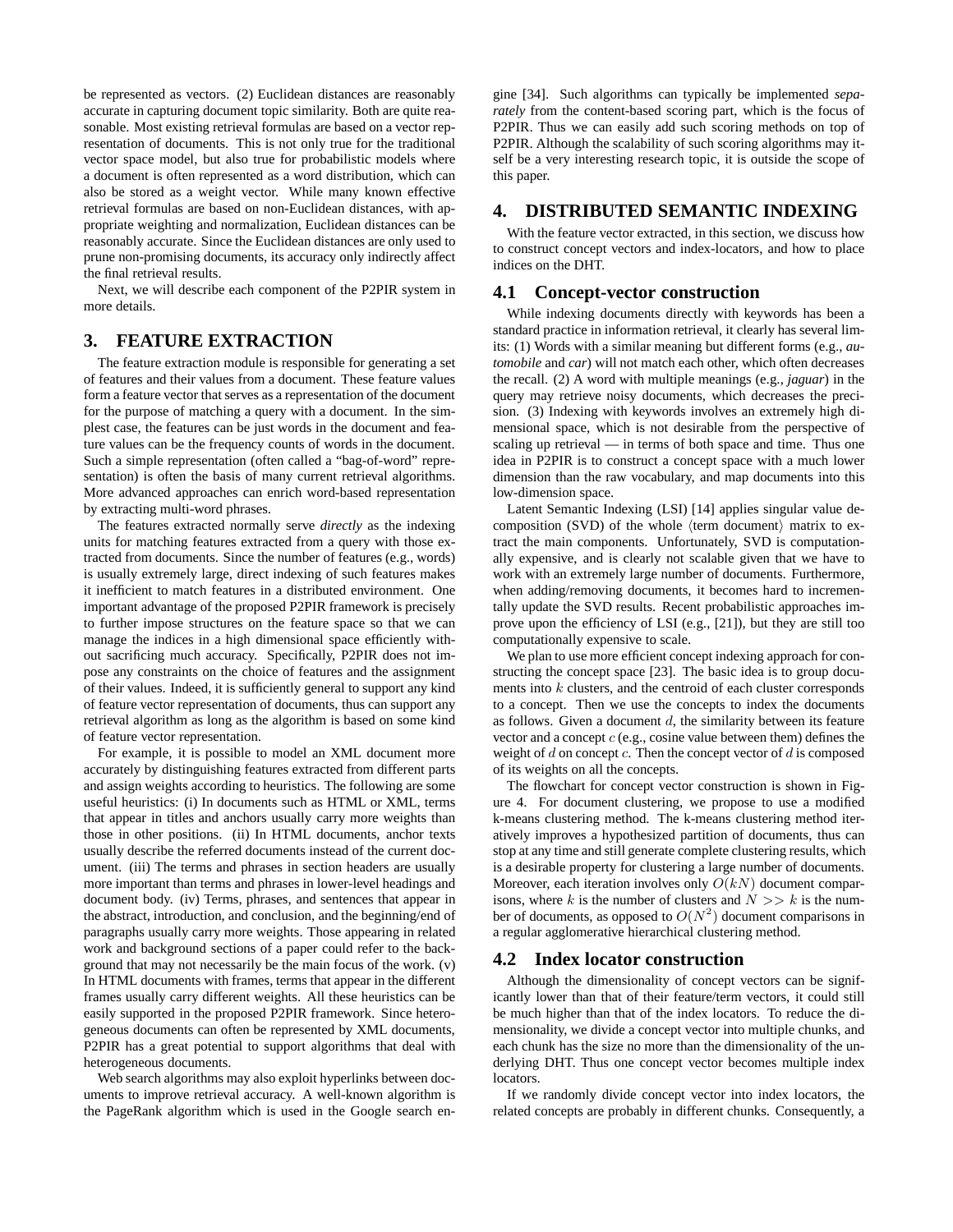

**Figure 4: Extraction and clustering of concepts to define a set of index locators.**

document will need more indices, and indices of related documents tend to be more scattered, causing inefficiency and inaccuracy of querying.

We propose to cluster the concepts into semantically coherent groups. Each group consists of concepts that are closely related (*e.g.*, "computer sciences" and "computer engineering"). Thus each concept group defines an index locator, and has its size no more than the dimensionality of the DHT. The grouping can be executed at the tree root node of the hierarchical clustering for concept vectors. Then the root node disseminates the concepts (represented by the feature vector of each cluster centroid) and the index-vectorgeneration rules (represented by concept clusters) to all other peer nodes with application-level multicast.

#### **4.3 Optional orthogonalizing phases**

Each of the two steps described above can be followed by an optional concept orthogonalizing phase. This phase can further reduce the dimensionality of the concept space, and improve the quality of the index locators.

The basic idea of this optional phase is to find a set of orthogonal axes to be used to project each vector into a lower-dimensional space. We would like to compute the axes in a distributed fashion within each peer, therefore, we plan to apply the FastMap algorithm  $[18]$  for its high efficiency and effectiveness. To find  $d$ mutually-orthogonal axes, where  $d$  is the reduced dimensionality, FastMap iteratively chooses two objects (called "pivot objects") to form an axis. For each axis, FastMap projects all objects onto this axis by computing new their coordinates. Conceptually, it also computes the remaining distance matrix after the projections. (This computation is needed only for those objects that are used in the subsequent steps.) The algorithm iterates  $d$  steps to find the axes.

#### **4.4 Index placement on the DHT**

To store the document indices in the system, each node computes the concept vector and the corresponding index locators for each assigned document. For each index locator of a document  $D_i$ , if its norm (i.e., length of the vector) is over certain threshold, we put an index of  $D_i$  along with its feature vector on the peer node whose DHT address vector matches best with the index locator.

Such a scheme is particularly appealing for index locators generated by the concept-grouping approach for the following two reasons. (1) The number of document pointers is reduced. Since we group related concepts into the same index locator, each document will have substantial weights in only a small number of index locators. And we only need to deploy indices with these index locators. (2) Semantic locality is achieved. Similar/related documents have similar index locators, and thus are placed on the same or nearby DHT nodes.

For instance, a document  $d$  on hybrid car has substantial weights only on two concepts: car/automobile and energy/power. These two concepts are related and may be grouped into the same index locator. Then we only need to place one index for  $d$  on a DHT node with address decided by the index locator.

## **5. QUERY PROCESSING & REFINEMENT**

#### **5.1 Query processing and semantic routing**

P2PIR can accept keywords or a sample document (in the case of query-by-example) as a query input. In both cases, we will first extract features from a keyword query or an example document in a way similar to how we extract features from the documents in our collections. We then route the query feature vector to clusters that most likely contain documents similar to the query and search within such most promising clusters. We now discuss query routing and searching within clusters in detail.

#### *5.1.1 Query routing*

After we obtain a query feature vector, we will follow the following procedure to route the query to the most promising clusters of documents: (1) Project the query feature vector to the concept space to obtain (possibly multiple) query index locators via techniques discussed in the previous section. This step mainly involves computing the distances between the query and each cluster centroid. (3) For each index locator  $v_i$  of the query, the system routes the query in the overlay network using  $v_i$  as the DHT key. Each destination node answers the query by looking up its local documents and propagating the query to neighboring nodes. The projection process is based on the whole query, thus it can correlate the keywords in the same query to reduce semantic ambiguity.

Compared with pSearch [44], our query processing procedure provides much better query efficiency and accuracy for the following reasons. First, in our system, we partition the concepts (produced via concept indexing and the optional orthogonalization and reduction) into groups. Related concepts in a query can be expected to belong to a single group, thus the query needs only a single index locator. This can significantly reduce the number of query messages. Second, we place the indices according to semantic distances between documents. During a query-routing process, at each hop along the path towards the destination, the documents which have deployed their indices become more and more semantically relevant to the query. We refer to this property as *semantic routing*, which can find areas in the overlay with indices for related and similar documents quickly. Thus the desired documents can be efficiently retrieved by simply checking each destination node and a few of its direct neighbors. Third, with such semantic locality, query refinement (Section 5.2) may be achieved within a few hops of each destination node of the query in DHT.

Note that semantic routing requires two conditions: 1) placement of document indices with good semantic locality, e.g., through grouping related concepts, and 2) wildcard search for which any term in the query vector can be a range or a regular expression. Interestingly, we found that wildcard search can only be achieved efficiently with a hypercube geometry of a DHT (e.g., CAN [37]) without flooding. A hypercube geometry treats all concepts equally, whereas other structures (e.g., trees) require matching the concepts in a predetermined order. An important research direction is to further investigate how to enable wildcard search in other types of DHT.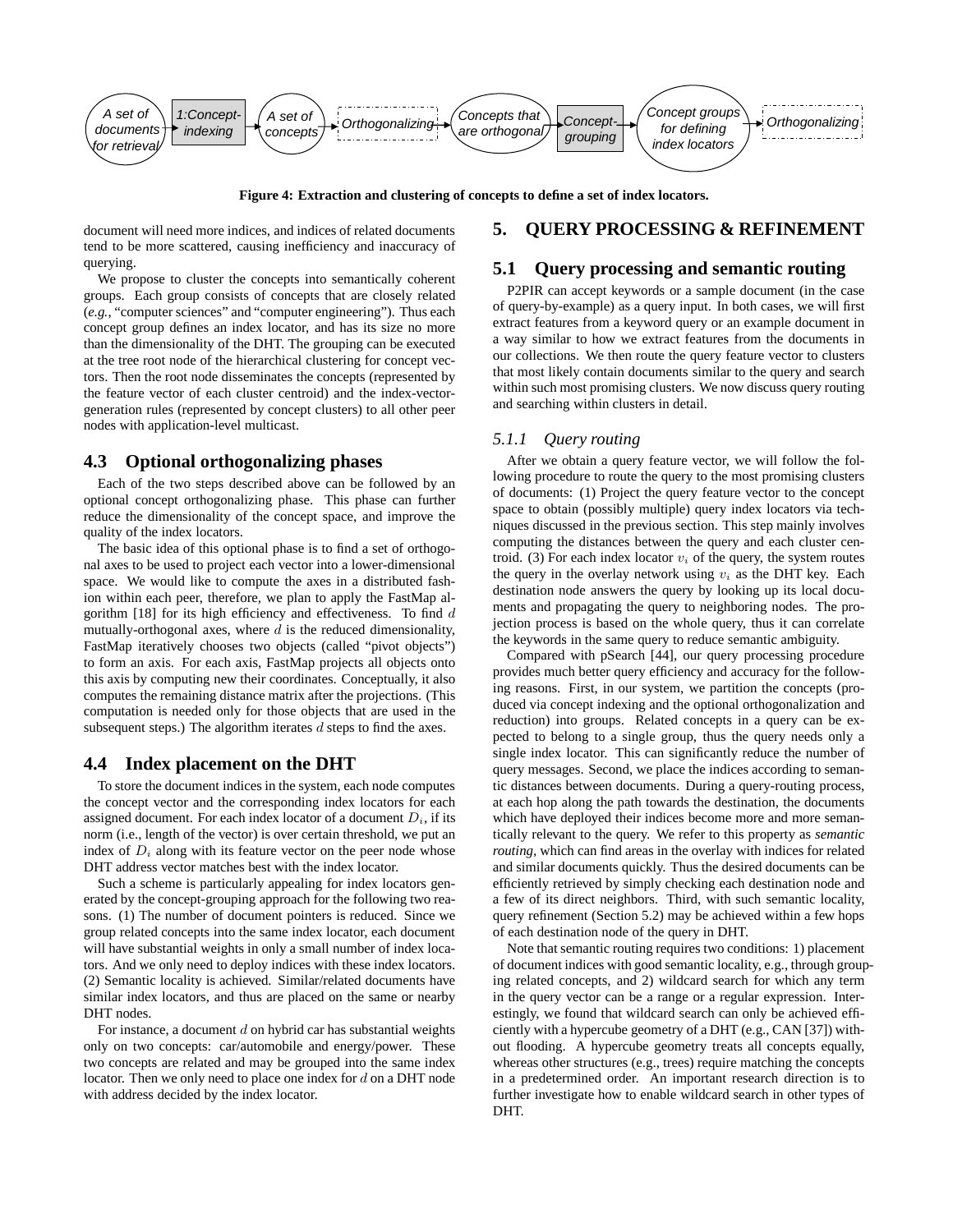In the remaining of the paper, we use CAN as the underlying DHT for building P2PIR. CAN [37] partitions a d-dimensional Cartesian space into *zones* and assigns each zone to a node. Two nodes are routing neighbors in the overlay if their zones overlap in all but one dimension along which they abut each other. An object key is a point in the Cartesian space and the object is stored at the node whose zone contains the point. Locating an object is reduced to routing to the node that hosts the object. Routing translates to traversing from one zone to another in the Cartesian space.

#### *5.1.2 Searching within clusters*

After we route the query vector to the most promising clusters, we would search within these clusters of documents to generate a ranked list of documents in the order of relevance to the query topic. One important advantage of our P2PIR is that we *decouple* searching within clusters from routing queries to the right clusters, which has at least two benefits: (1) Computation is highly parallelized – query routing for one query can be in parallel with searching within clusters for another query, and searching in different clusters can be performed in parallel in all cases. (2) Retrieval methods can be different for searching within clusters and routing queries — since searching within clusters can be done in parallel and we can control the size of clusters, we can afford using more complex retrieval methods for searching within clusters, which may directly affect the retrieval results. Thus in principle, we can support any retrieval methods, including link-based scoring methods like PageRank [34]. Since final scoring happens locally, we may also consider precomputing the link-based scores and partitioning them in a way similar to how we partition our indices.

#### **5.2 Query refinement**

Query refinement is an important technique for improving retrieval accuracy. We now discuss how our architecture can naturally support several query refinement strategies.

One standard technique for query refinement is through feedback [41]. In *relevance feedback*, the user is asked to make judgments on some of the retrieval results, which can then be exploited to update the query feature vector. This technique has been shown to be very effective for improving retrieval performance [38]. Intuitively, this is easy to understand. Consider a short ambiguous query such as "jaguar", which likely returns both documents about cars and documents about the animal. But if a user can tell us which documents he/she likes, we would be able extract some terms from the positive examples that can distinguish positive examples from negative ones and add them to our query so that our query now is more tuned to retrieve documents with either the car or the animal.

Since not all users are willing to judge documents, we may also simply assume the few top-ranked documents in our initial retrieval results to be relevant, and assume a random sample of documents from the whole collection to be non-relevant. This is called *blind (pseudo) feedback*, and has also been shown to be effective in improving retrieval accuracy in general [17, 3, 45, 46].

Regardless which form of the feedback, the system would utilize the feedback information to modify the query vector and issue a refined query. This process involves frequent access to document vectors and relatively sophisticated computation. One reason why such feedback techniques have not been supported in existing retrieval systems is because such computation cannot be done efficiently. P2PIR can support such index access and computation much more efficiently as the document index is stored by semantic locality and feedback documents are often semantically related.

To further improve retrieval accuracy, we may also refine a query using any search context or additional user information. One major limitation of the existing search engines isthat the retrieval decision is generally based solely on the query and document collection; information about the actual user and the search context is largely ignored. As a result, although different users may use exactly the same query (e.g., "java") to search for different information (e.g., for the programming language or for coffee), an existing IR system would return the same results for these different users. It is thus highly desirable for a retrieval system to incorporate both *user information* and *search context* into the retrieval decision process.

For instance, though a text query is typically short, it is rarely the case that a user would find all the needed information with just one query; it is often necessary to formulate the query in order obtain better retrieval results. In general, we may have a sequence of previous queries available to us, which we can exploit. Also, when a user receives retrieval results, a user may view some documents but not some others, which can also provide extra information about what the user likes. Both the previous queries and the documents viewed and not viewed can be treated as the search context of the current query, and such search context can be exploited to improve the retrieval performance of the current query.

Exploiting search context and user information requires a great deal of computation. With the P2PIR framework, such computation can be performed on different machines in parallel, especially if we put more computations on a user's machine. For example, we can develop a sophisticated user-agent that keeps track of a user's search history and perform query refinement through these agents. The same agent can also re-rank or re-organize the search results to better satisfy a user's information need.

## **6. ADAPTATION TO DYNAMICS**

All the entities in P2PIR can change continuously, including documents (their semantics), nodes, and networks. We focus on techniques to handle document dynamics. Our goal is to make the system self-organizing and evolving, and require little human intervention for dynamic document insertions, deletions, and updates.

As the documents keep changing, more concepts become available, and existing concepts disappear. Thus the dimensionality of the concept vectors can change. As this happens, an important goal is to keep the existing index locator as intact as possible.

The basic idea is to introduce new concept groups when necessary, and periodically overhaul the system to rebuild index locators.

Specifically, when a set of new documents emerge, we check (1) whether they contain new frequently-used terms or new heavyweight terms; and (2) whether their concept vectors belong to any existing cluster in the existing semantic space. If they have no new important terms and belong to some existing clusters, we just index them using existing concept dimensions. Otherwise, we will generate one or more new concepts for the documents, and expand the concept semantic space.

To add and index a new concept  $c$ , if  $c$  belongs to an existing concept cluster whose size is less than that of the underlying DHT, we can add  $c$  to that cluster by using the next available entry of the index locator. Otherwise, we generate a new concept group and a new set of index locators to represent  $c$ , and wait for infrequent redo to consolidate the two groups. Note that for both cases, we do not need to change the indices or the index locations of existing documents because existing documents have value zero on this new concept dimension by default. Then we generate the index locators for the new documents, and deploy their indices on DHT. Finally, we multicast the addition of the new concept  $c$ , and the addition of new concept group (i.e., the new set of index locators) when applicable, to all P2P nodes, so that they can route queries about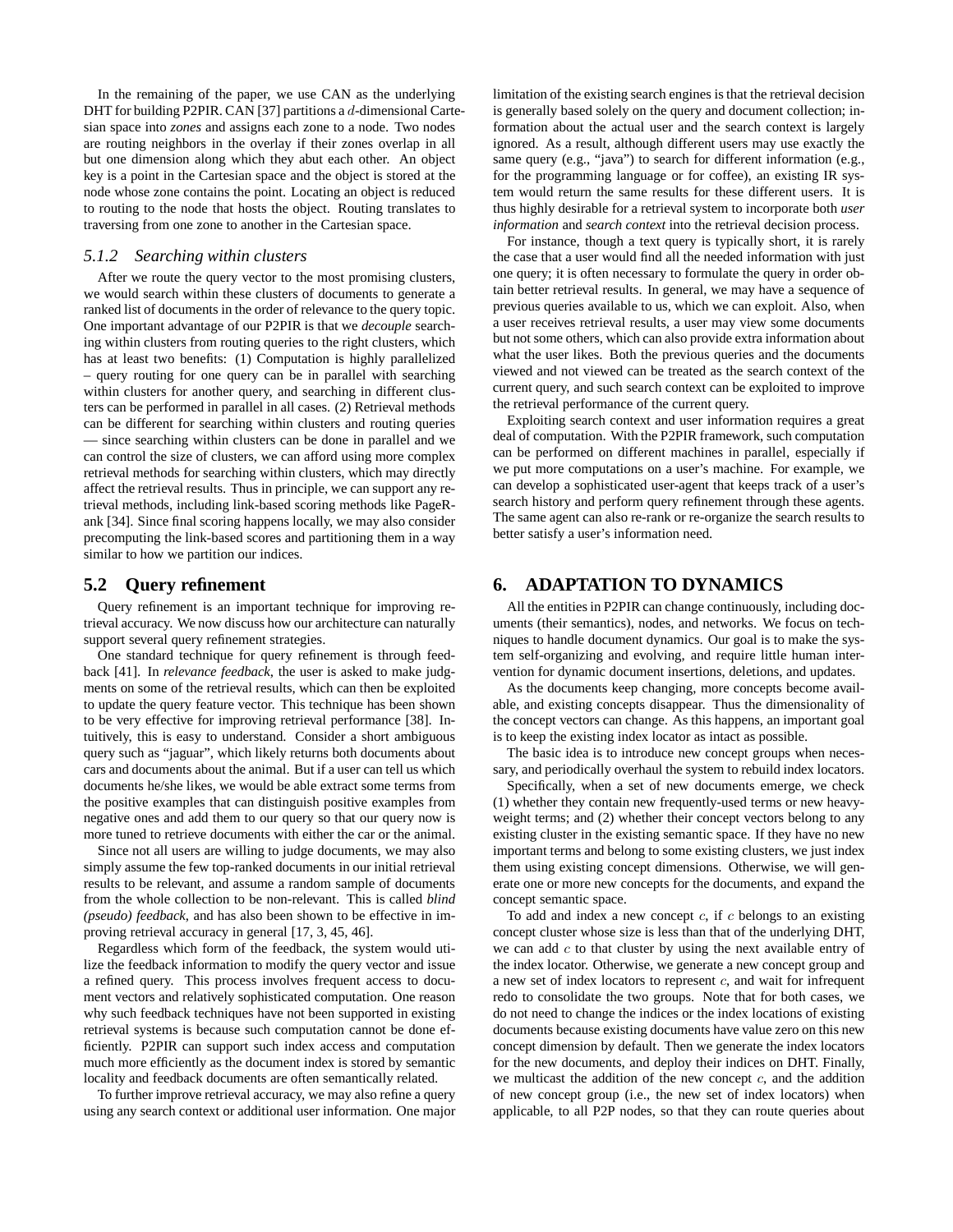c. To avoid collisions from multiple P2PIR nodes, we have a small number of nodes to control new concept generation.

For instance, when new documents on "Bin Larden" appear, we detect it as a new concept relating to the concept group "terrorism". If the dimensionality of DHT is 20, and the size of "terrorism" concept group is 17, we can just add "Bin Larden" to that group as dimension 18 of the index locator. The corresponding index locators of existing documents have weight zero as default on dimension 18, and thus remain the same. If the terrorism concept group is already full, we generate a new concept group for "Bin Larden"(i.e., a new set of index locators).

Note that the quality of the index locators could gradually lose the semantic locality. Since the number of new concepts generated within a short period of time could be much smaller than that of existing concepts, the locality degradation is slow. Thus we envision another relatively infrequent process that will redo the indexing to improve the overall quality of the indexing, which could be triggered by detecting the distortions.

## **7. RELATED WORK**

The related work is too numerous to enumerate, and we only list those that are most related to our work.

**Feature Extraction:** Feature extraction has been studied intensively in information retrieval, *e.g.*, [25, 31]. Our proposal is flexible to work with most existing feature extraction methods which represent a document as a weight vector. These also include dimensionality reduction methods such as LSI [14] and structure synopses [30], and XML document indexing methods, *e.g.*, [28, 11].

**Distributed Semantic Indexing:** There has been a huge body of work on building indexing structures to conduct similarly search in a high-dimensional space [26, 22, 19, 39]. Our work differs from these work in that documents and their index pointers are *distributed*, and the search process is conducted in different peers, and ideas from existing work can be leveraged to design an efficient distributed search strategy; indeed some of our ideas are related to MDS [24], Karhunen-Loeve ("K-L") transform [16], Local Dimensionality Reduction [5], and FastMap [18]. Work on distributed information retrieval (e.g., [20, 4]) is also related, but a centralized retrieval interface is assumed, which is less robust and less efficient than the proposed P2PIR architecture.

The proposed dynamic adaptation of an index has not been studied in the previous work.

**Query Processing and Refinement:** P2P Query processing has been extensively studied [13, 12, 9, 7, 10, 27]. A main deficiency of existing work is that most systems use simple keyword matching, and cannot support the advanced relevance ranking algorithms. Refinement and feedback of query have been active research in information retrieval [41]) and have received much attention in the database community (*e.g.*, [33, 6]). P2PIR distributes document indices to different nodes according to their semantic locality, and it can effectively distribute the extensive computation that are associated with these query refinement and feedback tasks.

# **8. STATUS**

We are currently developing a prototype of the P2PIR system and and evaluating it with the Text Retrieval Conference (TREC-7 and TREC-8) corpus, a large test set widely used in IR research. It includes 528,543 documents from news, magazines, *etc.*, with a total size of about 2GB. Furthermore, we plan to deploy the P2PIR system on the PlanetLab testbed [35], and evaluating with the following two specific application domains.

**Web retrieval**: We are using variable-size subsets of Web data to quantitatively evaluate the scalability, search efficiency, search accuracy, and usability of P2PIR. We will further demonstrate how we can make smooth tradeoff between search accuracy and overhead in P2PIR, and how to adapt to document/concept dynamics. The effectiveness of P2PIR in handling semi-structured and structured documents will be evaluated in the medical record application below.

**Distributed Electronic Medical Record Systems**: Collaborating with the Radiology Department at Northwestern University, we are applying P2PIR for creating, indexing and searching of distributed electronic medical records. One major problem that exists by virtue of the complexity of the health-care environment is that there is no single information system that can or will ever meet all of the needs of all of the participants in the many health-care processes. P2PIR not only facilitates the storage of the pointers in the distributed grid of registry nodes, but would also facilitatesretrieval of all the object pointers of heterogenous document formats (*e.g.*, DICOM [32]).

## **9. SUMMARY**

In this position paper, we extend a state-of-the art P2P indexing method (i.e., pSearch) and propose P2PIR, a distributed tuneable IR systems that leverages the emerging DHT technologies. A main idea of extension is to use a novel two-phase indexing method, in which semantic clustering is used to achieve good semantic locality, search efficiency, search accuracy, tunability and agility to document/concept dynamics. The P2PIR can potentially support query refinement, feedback and personalized search, which can all help to improve the usability. We have sketched the basic ideas of P2PIR; many research questions on how to implement these ideas remain open for further study. We are now in the process of developing a prototype P2P retrieval system based on the proposed architecture.

As more and more information becomes available online, scalability becomes critical. P2PIR can be applied to manage a huge amount of information with flexible tradeoff between search accuracy and efficiency. Naturally, as a general retrieval architecture, P2PIR has many different applications, such as bioinformatics, web search, and other information and data management problems.

### **10. REFERENCES**

- [1] A. Andrzejak and Z. Xu. Scalable, efficient range queries for grid information services. In *Proc. of 2nd IEEE International Conference on Peer-to-Peer Computing*, September 2002.
- [2] A. Z. Broder, M. Charikar, A. M. Frieze, and M. Mitzenmacher. Min-wise independent permutations. In *Proc. of 13th annual ACM symposium on Theory of Computings*, 1998.
- [3] C. Buckley. Automatic query expansion using SMART: Trec-3. In D. Harman, editor, *Overview of the Third Text Retrieval Conference (TREC-3)*, pages 69–80, 1995. NIST Special Publication 500-225.
- [4] J. Callan. Distributed information retrieval. In W. B. Croft, editor, *Advances in Information Retrieval*, pages 127–150. Kluwer Academic Publishers.
- [5] K. Chakrabarti and S. Mehrotra. Local dimensionality reduction: A new approach to indexing high dimensional spaces. In *Proc. of VLDB*, 2000.
- [6] K. Chakrabarti, M. Ortega-Binderberger, S. Mehrotra, and K. Porkaew. Evaluating refined queries in top-k retrieval systems. 16(2):256–270, 2004.